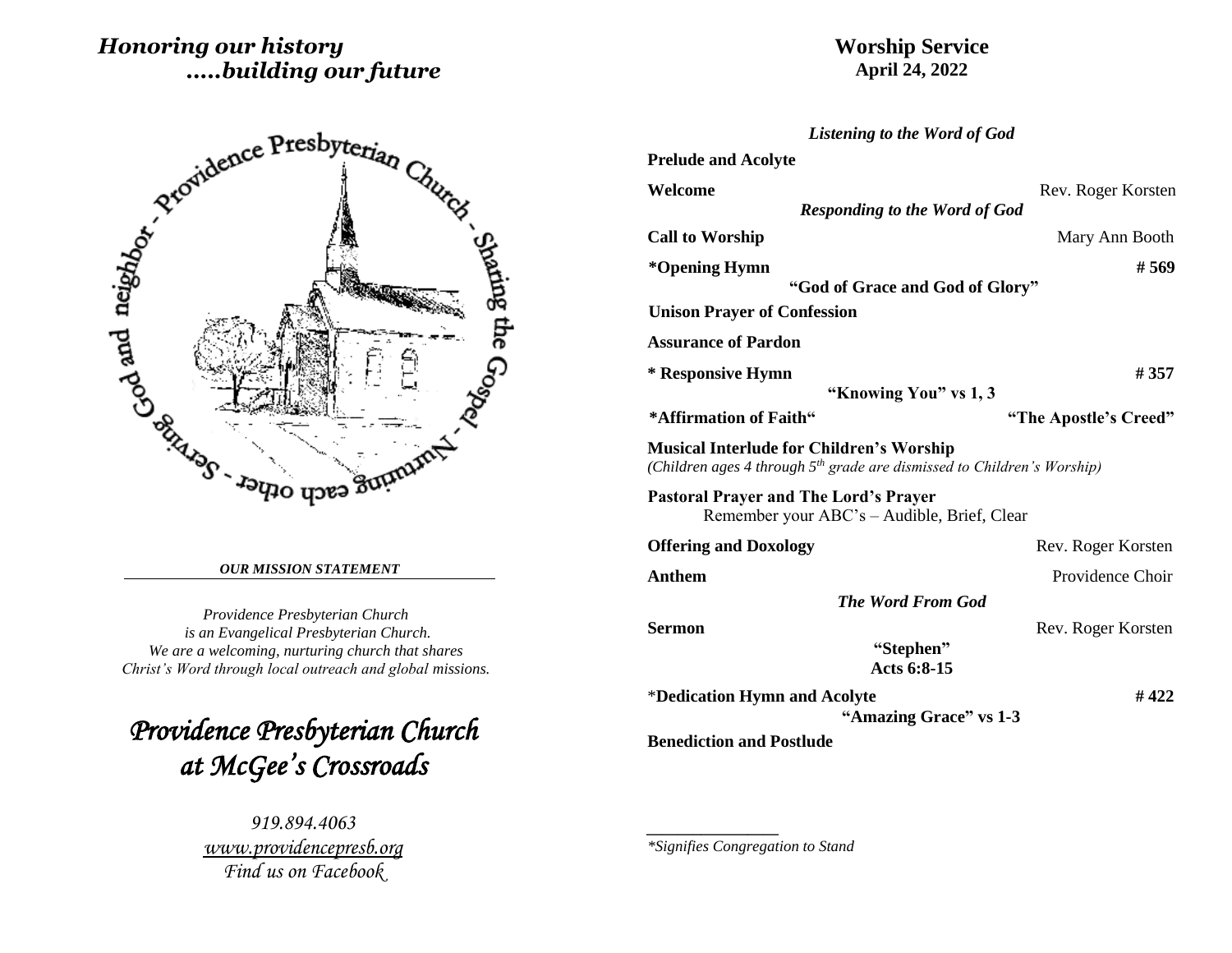*For safety/security, no exterior doors will be propped open during service and all doors will be locked during the 11:00 am service.*

*The Sanctuary is available during the Sunday Service for you to come and enjoy a live broadcast.*

**The Congregational Care Committee supplies Prayer Shawls** for anyone who may be in need of physical warmth during the Worship Service. Shawls are located in the entrance. *Please leave the used shawl in your chair and they will be cleaned.*



*A Nursery is offered during Worship Services for infants – 3 year olds. Children ages 4 - 5 th grade are invited to attend Children's Worship after the Affirmation of Faith.*

*Thank you for placing any discarded bulletins in the blue recycle bin.*

#### *Weekly Statistics*

| 2021 General fund Receipts through December \$344,405.67 |  |
|----------------------------------------------------------|--|
| 2021 General Fund Expenses through December \$293,620.64 |  |
|                                                          |  |
|                                                          |  |
|                                                          |  |
|                                                          |  |
|                                                          |  |
|                                                          |  |
|                                                          |  |
|                                                          |  |
|                                                          |  |

## **PRAYER LIST OF JOYS AND CONCERNS**

**JOYS:** Let the peace of Christ rule in your hearts, to which indeed you were called in one body. And be thankful. Colossians 3:15 ESV

### **CONCERNS:**

### **Members of the Providence Family in Long-Term Care: Chic (Charles) Folkman, Marilyn Johnson**, and **Bobbie Langdon.**

#### **Persons Living with Cancer, including:**

**Lindsey Barber,** *(Davidsons');* **Scott Barnes, Heather Benson,** *(Christiane Wright);* **Joanne Boyle,** (*Bob Zattiero);* **Lisa Bradshaw***,* **Dede Bumgarner***, (B. Davidson);* **Shepherd Byrd,** *(Brenda Byrd);* **Paula Coates, Willa Bea Coates,** *(A. Benson);* **Tabitha Collier, Pam Denning,** *(Carolyn J.);* **Consuelo Hawkins,** *(Sue Bryant);* **Sylvia Holbrook,** *(C. Johnson)*; **John Husuley,** *(C. Johnson);* **Teresha McChann,** *(Bob Reed);* **Ryan Newnam, Andrew S.**, *(Sonderfan);* **Carol Sawyer,** *(Ray Sawyer);* **Thomas Stephenson,** *(Haley Jones);* **Mike Stropich,** *(Shawn & Rev. Nadia),* **Cindy Zattiero,** *(Bob Zattiero).*

#### **Persons with Ongoing Health Concerns, including:**

**Debbie Bender and John***, (M. Lambert);* **Dean Benson,** *(Beck);* **Heidi Berggren and Family,** *(Doug S.);* **Worth Bowman, Ronnie Boyd,** *(M. Lambert);* **Evelyn Burdette, Joey Crocker, Junior Cassidy,** *(E. Newnam);* **Don Cox's father,** *(Chas & Brittany Davidson);* **Ricky Denning, Paula Elliott,** *(S. Bryant);* **Richard (Dick) Embrey Family, Norma & Charles Evans,** *(C. Johnson);* **Chic & Mary Lou Folman, Pat Forren; Ronda Fullenkamp,** *(Rick & Margie Taylor);* **Brian Guy,** *(Patsy Bowman);* **Keith Hamilton,** *(Mott);* **Willie Hardison,** *(Carol Sawyer);* **John Harris,** (*A. Jones)*; **Karen Brian Johnson,** (*Don Dupree);* **Tonya Johnson,** *(EPC, Galatia PC);* **Jordan Kefauver,** *(B. Jones);* **Becky Kleaver, Harley Kremer***, (Andrea Jones);* **Cathy Maddux, Ray Manuel,** *(Nadine Reed);* **Bill Massey,** *(Bob Reed);* **Ken McGee***, (A. Benson);* **Elsie Nederhoff,** *(L. Roberts);* **Daphne Noles***,* **Mary Tyler Nordan***, (Nordans);* **David Penny,** *(A. Nelms);* **Ed & Lou Penny, Mary Powell, Caleb Reese,** (*A. Jones);* **Lycia Reese,** *(A. Jones);* **Jim Ricker,** *(Newnams);* **John Rogers***,* **Marty Smith, Peggy Smith,** *(J. Mott);* **Mitch Sonderfan***, (D. Sonderfan);* **Southers, Ann K. Stephenson, Joseph Stewart,** *(Kathy Wood);* **Charles Tadlock,** *(P. Collier);* **Jean Yeager,** *(Rich Lambert);***Calvin Younts, Eva Younts,** *(Nadine Reed); and* **Carolyn Zattiero***.*